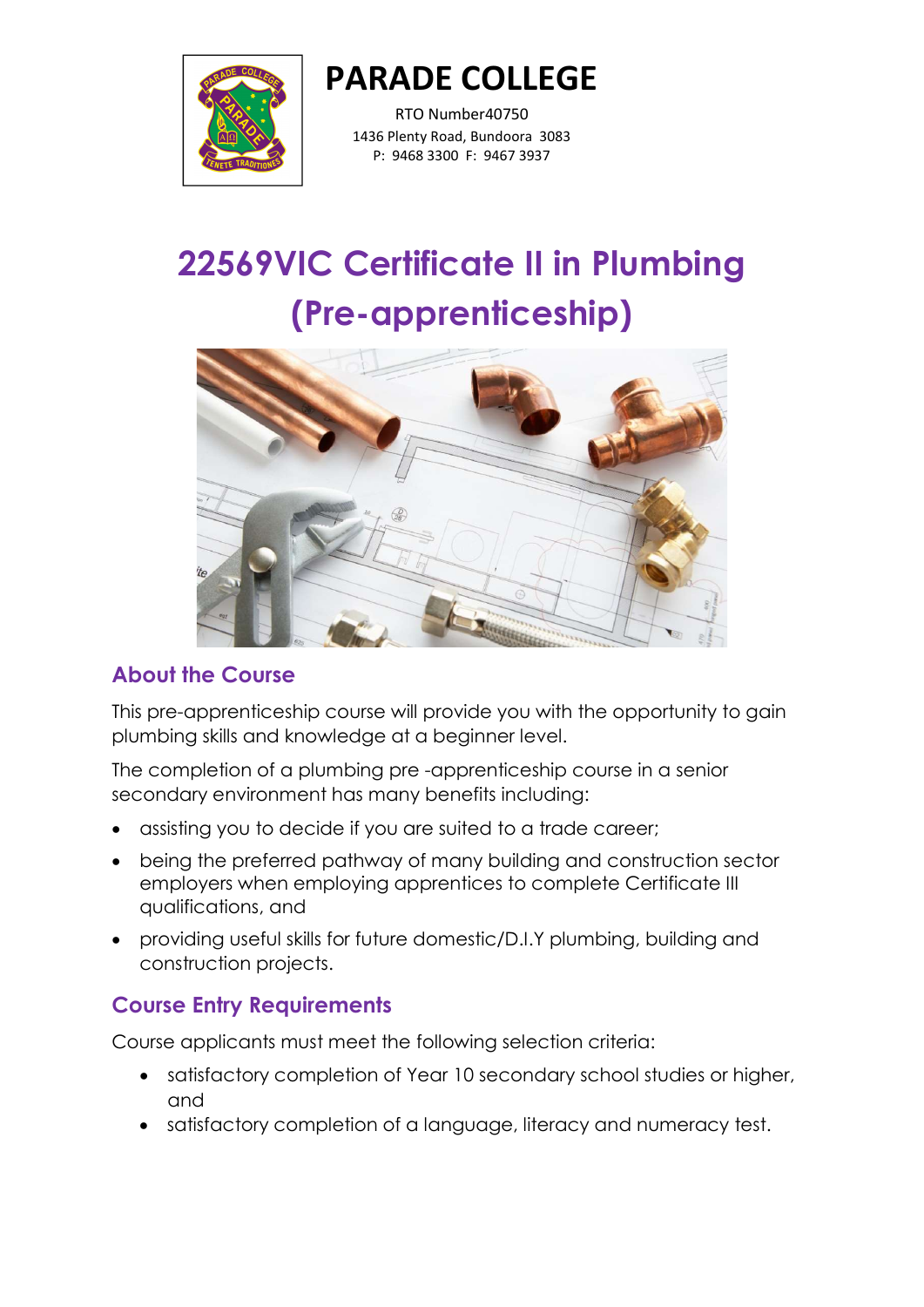

RTO Number40750 1436 Plenty Road, Bundoora 3083 P: 9468 3300 F: 9467 3937

#### Duration and Schedule

The course is completed over 2 years / 4 semesters and will require course attendance of one day per week.

Monday, Tuesday, Wednesday, Thursday or Friday 7.30 am – 3.00pm

## Units of Competency

This course requires satisfactory completion of the following units of competency:

| <b>Unit Code</b> | <b>Unit Title</b>                                                               |
|------------------|---------------------------------------------------------------------------------|
| VU23056          | Use plumbing pipes, fittings and fixtures to simulate plumbing installations    |
| CPCPCM2039A      | Carry out interactive workplace communication                                   |
| CPCCCM1015       | Carry out measurements and calculations                                         |
| HLTAID002        | Provide basic emergency life support                                            |
| <b>VU23046</b>   | Apply basic sheet metal practices                                               |
| VU23050          | Perform basic oxy-acetylene welding and cutting                                 |
| CPCCWHS1001      | Prepare to work safely in the construction industry                             |
| VU23049          | Identify career pathways in the plumbing industry                               |
| VU23047          | Cut and penetrate building materials and structures                             |
| CPCCCM2001       | Read and interpret plans and specifications                                     |
| <b>VU23048</b>   | Fabricate simple plumbing pipe systems                                          |
| CUAACD303        | Produce technical drawings                                                      |
| BSBWRT311        | Write simple documents                                                          |
| VU23055          | Use basic power tools                                                           |
| VU23052          | Use and apply basic levelling equipment for plumbing                            |
| VU23051          | Prepare to work in the plumbing industry                                        |
| CPCCWHS2001      | Apply WHS requirements, policies and procedures in the construction<br>industry |
| VU23054          | Use basic plumbing hand tools                                                   |
| VU23053          | Use basic electric welding equipment and techniques                             |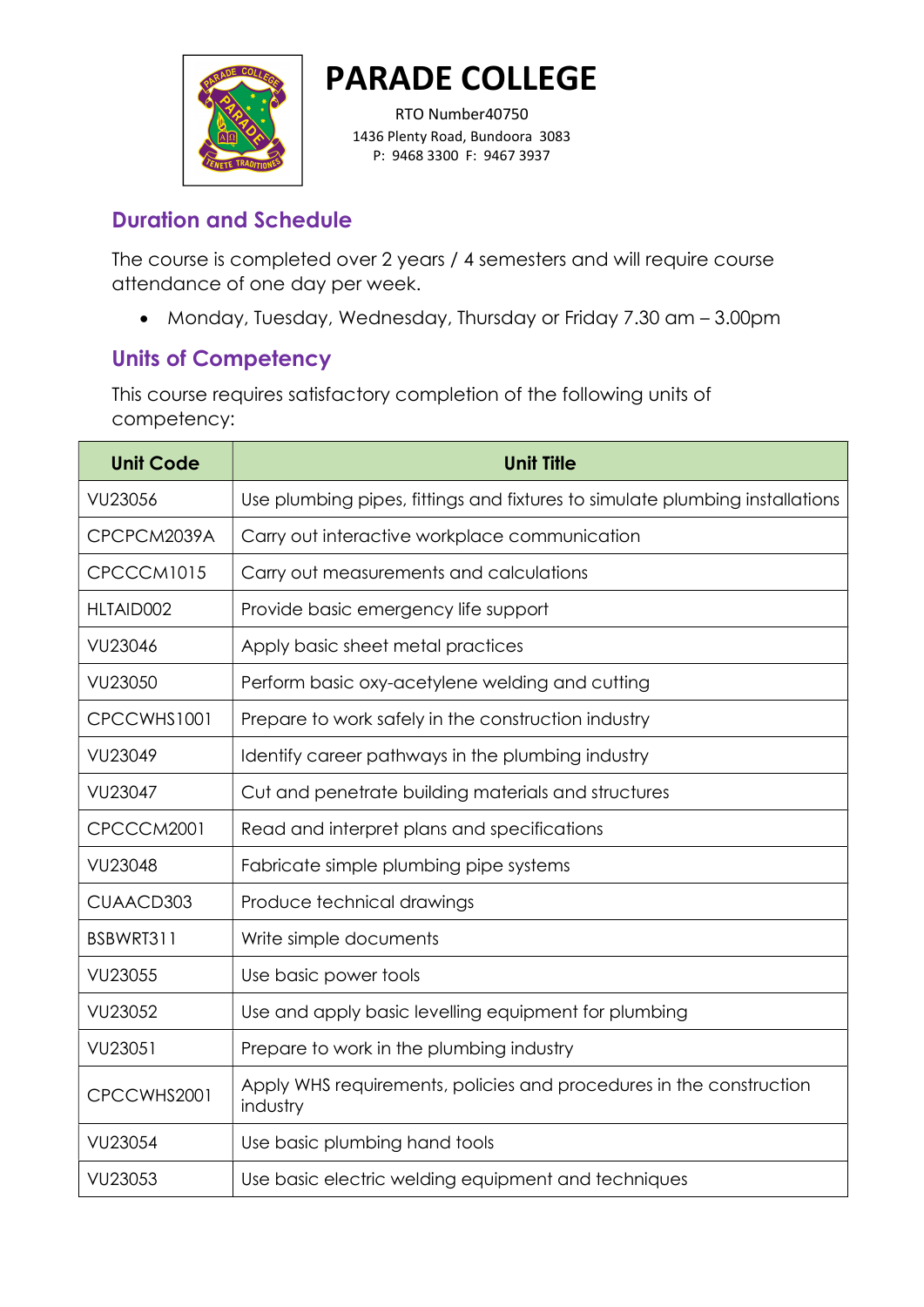

RTO Number40750 1436 Plenty Road, Bundoora 3083 P: 9468 3300 F: 9467 3937

## Training and assessment methods, and location

Scheduled classes will be conducted at Parade College, Preston Campus. Training methods include face to face, classroom based trainer led presentations and demonstrations. Students will have significant opportunities to develop practical skills in plumbing with trainer coaching and supervision.

During the course you will also have the opportunity to apply your plumbing knowledge and skills via practical projects. These sessions will be conducted at the College's onsite training facilities.

#### Assessment:

A range of assessment methods are used throughout the course including workbook activities, written tests and practical skill demonstrations. You will receive detailed assessment information on commencement of each unit.

## Course Requirements

During orientation you will be informed of any specialist clothing, footwear, equipment or materials required of the course.

# Credit Transfer and Recognition of Prior Learning

Credit Transfer (CT) is the recognition by a registered training organisation (Parade College) of the qualifications, certificates and/or statements of attainment issued by other registered training organisations, universities and TAFEs. While Recognition of Prior Learning (RPL) recognises the knowledge and skills you have gained through previous informal training, and past work and life experience.

If you think that you might be able to apply for CT or RPL, talk to Mr McKay, Executive Officer - RTO, preferably before course commencement.

# Further Training and Employment Pathways

#### Further Training:

After satisfactorily completing the 22569VIC graduates may undertake a range of plumbing related units and qualifications including CPC32413 Certificate III in Plumbing.